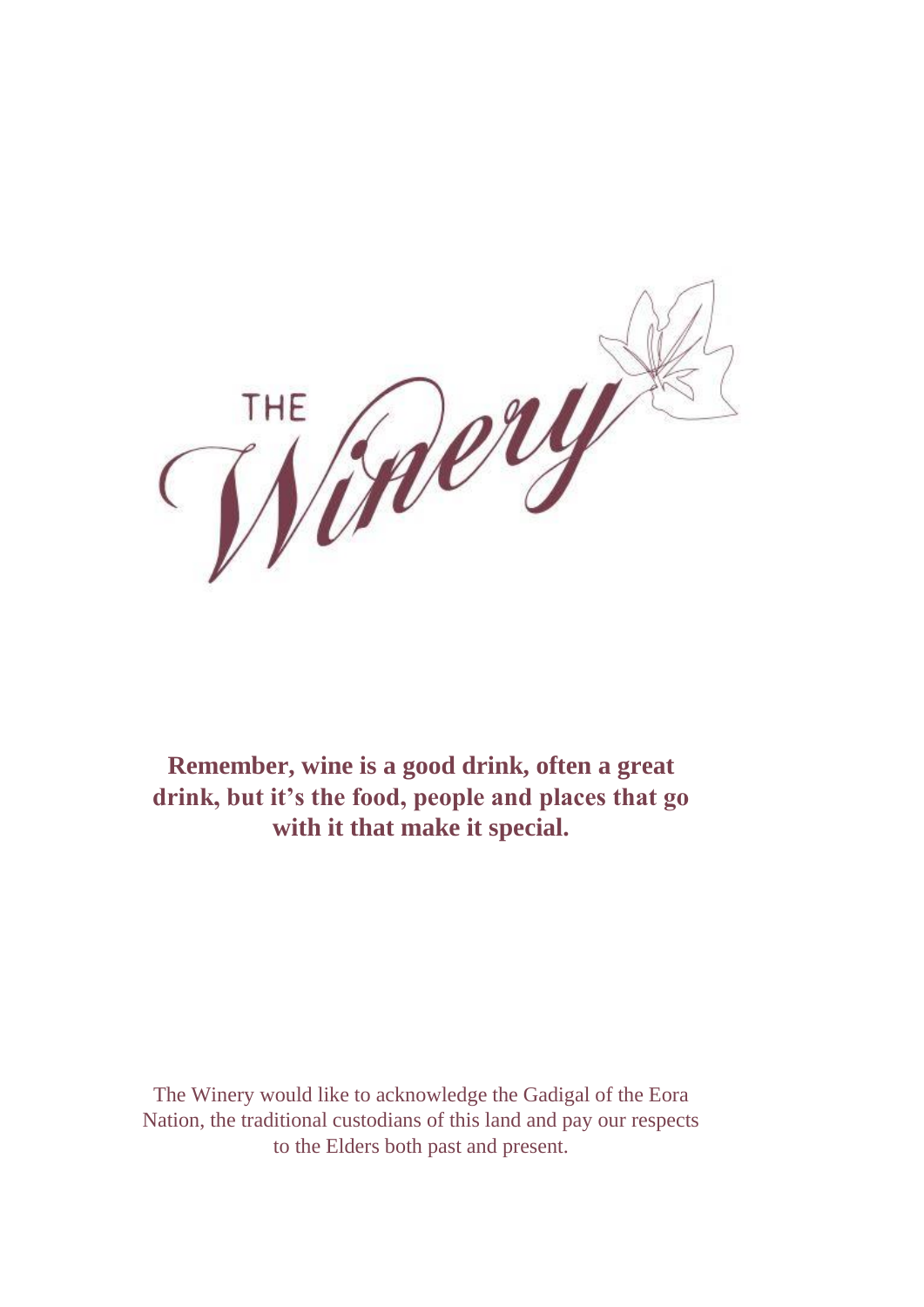# **COCKTAILS**

#### SIGNATURE COCKTAILS

| <b>GUILTY PLEASURE</b><br>Vodka, Tia Maria, Cold Brew Coffee,<br>Salted Caramel.         | 21 |
|------------------------------------------------------------------------------------------|----|
| LIL' SPICY<br>Tequila, Chilli Infused Agave, Lime, Basil                                 | 21 |
| <b>AUTUMN TIPPLE</b><br>Disaronno, Licor 43, 5 Spice Pear Syrup<br>Cloudy Apple, whites. | 20 |
| <b>CHERRY FIELDS</b><br>Aperol, Dry Vermouth, Disaronno, Cherry Bitters                  | 19 |
| A TOUCH OF CLASS<br>Bulleit Rye, Campari, Averna, Orange, Angostura                      | 21 |
| <b>LOVE POTION NUMBER TWO</b><br>Gin, Rose, Citrus, Champagne Foam                       | 19 |
| <b>DECEPTIVELY DELICIOUS</b><br>Husk Sloe & Berry, Apricot Brandy, 5 Spice Pear          | 21 |
| <b>GOLDEN HOUR DAQUIRI</b><br>White Rum, Pineapple Demerara Syrup, Citrus                | 21 |
| <b>BIRDS AND THE BEE'S</b><br>Gin, Honey, Basil, Citrus                                  | 19 |
| <b>SMOKE AND MIRROR'S</b><br>Husk Ink Gin, Watermelon Smoke, Bubblegum                   | 21 |

If you wish to order a classic cocktail that does not appear above, please let your wait staff know.

Our bar team is very skilled and can accommodate most requests.

#### SPRITZ COLLECTION

| <b>SELECT SPRITZ</b><br>Select Aperativo, Prosecco, Soda.                                                     | 18  |
|---------------------------------------------------------------------------------------------------------------|-----|
| <b>A LUNAR AFFAIR</b><br>Hendrick's Lunar, Cointreau, Hibiscus, Raspberry,<br>Prosecco                        | 2.1 |
| <b>BOTANICA</b><br>Hendricks, Elderflower, Cucumber and Mint syrup,<br>House Made Peaflower Soda              | 21  |
| <b>JUGS FOR THE PARCHED</b>                                                                                   |     |
| <b>PIMMS</b><br>Pimms, Lemon, Ginger Ale, Lemonade                                                            | 35  |
| APEROL<br>Aperol, Prosecco, Soda                                                                              | 35  |
| <b>STRAWBERRY MOJITO</b><br>White Rum, Strawberry, Mint, Lime, Soda                                           | 35  |
| <b>WINERY SIGNATURE SANGRIA</b><br>Red Wine, orange, apple, cinnamon, Honey, Anise<br>Cloves, All Spice.      | 35  |
| <b>ALC FREE COCKTAILS</b><br><b>FOR THE GOOD PEOPLES</b><br>These drinks are mixed using alcohol free spirits |     |
| TROPICAL GETAWAY<br>Lyre's White Cane, Lyre's Italian Spritz,<br>Lime, Guava                                  | 15  |

MOMENT OF CLARITY 15 Lyre's Pink Gin, Lime and Cucumber Syrup, Soda

Lychee No-Tini 15 Lyre's Italian Spritz, Lychee, Lime, Soda

Apple Crumble 15 Lyre's Amaretti, 5 Spice Pear Syrup, Apple, Whites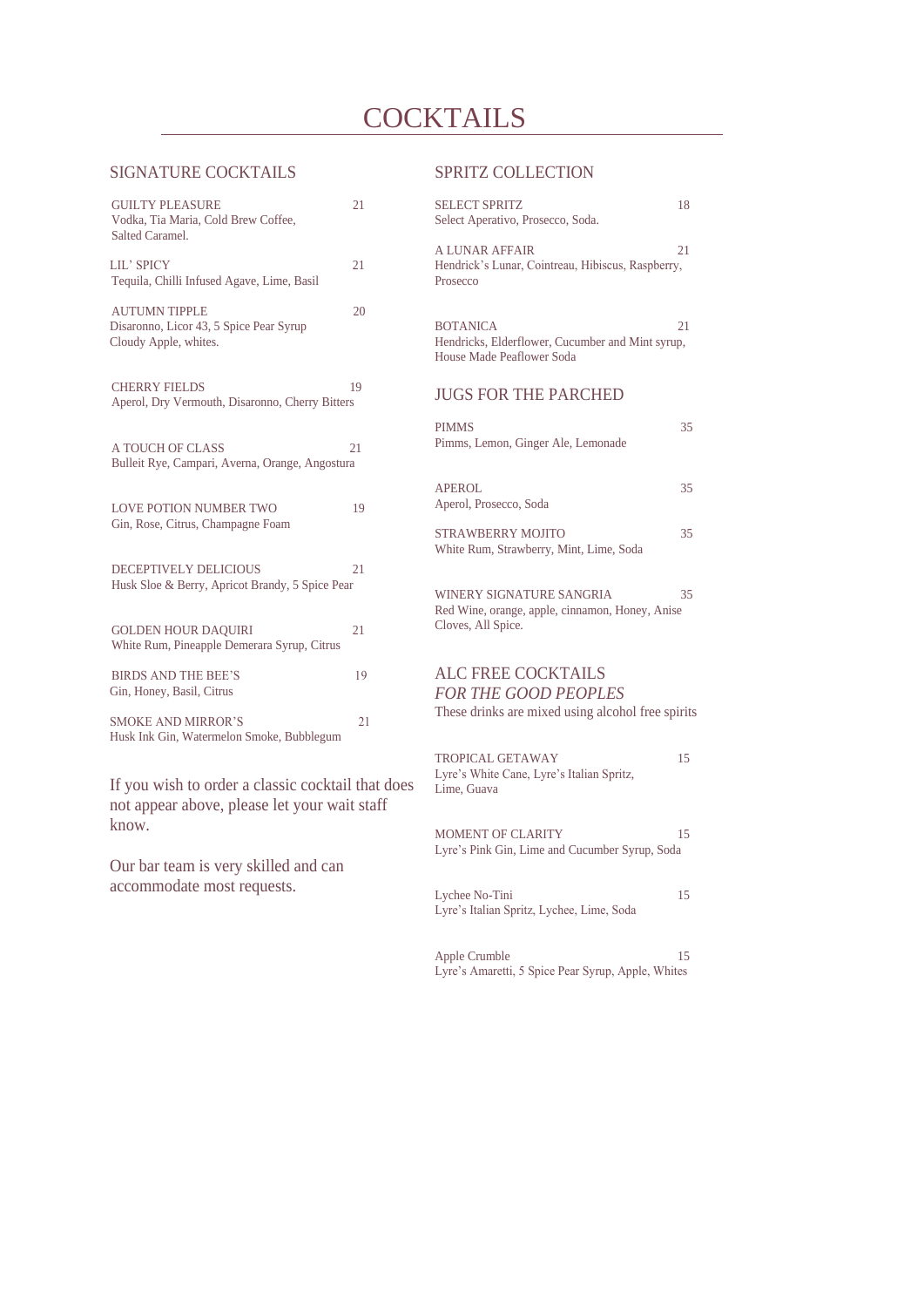## **BEER**

| <b>JAMES BOAGS PREMIUM LIGHT</b>     | <b>TAS</b>                | 8.5  |
|--------------------------------------|---------------------------|------|
| HEAPS NORMAL ZERO ALCOHOL            | <b>SYDNEY, NSW</b>        | 10.5 |
| <b>FURPHY ALE</b>                    | <b>GEELONG, VIC</b>       | 11.4 |
| <b>SYDNEY BEER LAGER</b>             | <b>SYDNEY, NSW</b>        | 11   |
| <b>KOSCIUSZKO PALE ALE</b>           | <b>JINDABYNE, NSW</b>     | 10.8 |
| YOUNG HENRY'S NEWTOWNER              | NEWTOWN, NSW              | 11.5 |
| <b>CORONA EXTRA</b>                  | <b>MEXICO</b>             | 11.5 |
| WHITE RABBIT DARK ALE                | <b>GEELONG, VIC</b>       | 12   |
| <b>KIRIN ICHIBAN LAGER</b>           | <b>JAPAN</b>              | 12   |
| STONE AND WOOD PACIFIC ALE           | <b>BYRON BAY, NSW</b>     | 12.5 |
| WHITE RABBIT GOLDEN SOUR ALE         | <b>GEELONG, VIC</b>       | 13   |
| LITTLE CREATURE'S HAZY IPA           | FREMANTLE, WA             | 14   |
| <b>VOODOO RANGER IPA</b>             | <b>CAMPERDOWN, NSW</b>    | 14   |
| <b>CIDER</b>                         |                           |      |
| PIPSOUEAK APPLE CIDER                | <b>ADELAIDE HILLS, SA</b> | 12   |
| BILPIN BLUSH PINK LADY APPLE CIDER   | <b>BILPIN, NSW</b>        | 11.5 |
| <b>JAMES SOUIRES GINGER BEER</b>     | <b>BROOKVALE, NSW</b>     | 12.5 |
| ERIC BORDLET AUTHENTIQUE (750ML)     | <b>NORMANDY FRANCE</b>    | 65   |
| <b>SELTZER</b>                       |                           |      |
| WHITE CLAW - LIME, GRAPEFRUIT, MANGO | <b>USA</b>                | 13   |

#### **WINES BY THE GLASS & CARAFE**

|                |                                      |                           | <b>GLS</b>          |
|----------------|--------------------------------------|---------------------------|---------------------|
| <b>BUBBLES</b> |                                      |                           | 125ml               |
| <b>NV</b>      | <b>CHANDON ROSE</b>                  | Yarra Valley, VIC         | 15                  |
| <b>NV</b>      | ALPHA BOX & DICE 'TAROT' PROSECCO    | Murray Darling, SA        | 15.5                |
| <b>NV</b>      | PIPER-HEIDSIECK BRUT                 | Reims, FR                 | 23.5                |
|                |                                      |                           | <b>GLS   CARAFE</b> |
| <b>WHITE</b>   |                                      |                           | 150ml   375ml       |
| 2020           | <b>TEMPUS TWO Pinot Grigio</b>       | Hunter Valley, NSW        | 11.5 / 29.5         |
| 2020           | <b>TEMPUS TWO Moscato (tap)</b>      | Hunter Valley, NSW        | 11.5/39.5           |
| 2021           | ROAD TO ENLIGHTENMENT Riesling       | Clare Valley, SA          | 12/29.5             |
| 2021           | ARA BY WORKING LUNCH Sauvignon Blanc | Marlborough, NZ           | 14.5 / 30           |
| 2019           | <b>FONTAVERA Pinot Grigio</b>        | Veneto IT                 | 16.5 / 39.5         |
| 2020           | <b>OAKRIDGE Chardonnay</b>           | Yarra Valley, Vic         | 16/38.5             |
|                |                                      |                           | <b>GLS   CARAFE</b> |
| <b>ROSE</b>    |                                      |                           | 150ml   375ml       |
| 2021           | TEMPUS TWO Rose (tap)                | Hunter Valley, NSW        | 11.5 / 38.5         |
| 2020           | <b>ST HUBERTS THE STAG Rose</b>      | Heathcote, Vic            | 12/29.5             |
| 2020           | MARQUIS DE PENNAUTIER                | Languedoc, FR             | 13/32.5             |
|                |                                      |                           | <b>GLS   CARAFE</b> |
| <b>RED</b>     |                                      |                           | 150ml   375ml       |
| 2021           | ALPHA BOX AND DICE Grenache          | Mclaren Vale, SA          | 12/30.5             |
| 2019           | <b>FONTAVERA Sangiovese</b>          | Tuscany, IT               | 13/32.5             |
| 2019           | <b>APOSTROPHE GSM</b>                | <b>Frankland River SA</b> | 14/27               |
| 2021           | UNICO ZELO TRUFFLE HOUND (Chilled)   | Clare Valley, SA          | 15/36               |
| 2020           | <b>AIRLIE BANK Pinot Noir</b>        | Yarra Valley Vic          | 16.5 / 41           |
| 2020           | <b>ARGENTO Malbec</b>                | Mendoza, Arg              | 16/47.5             |

2019 ROBERT OATLEY Cab Sauv **Magaret River, SA** 17.5 / 34.5 2020 HENTLEY FARM Shiraz Barossa, SA 17.5 / 36.5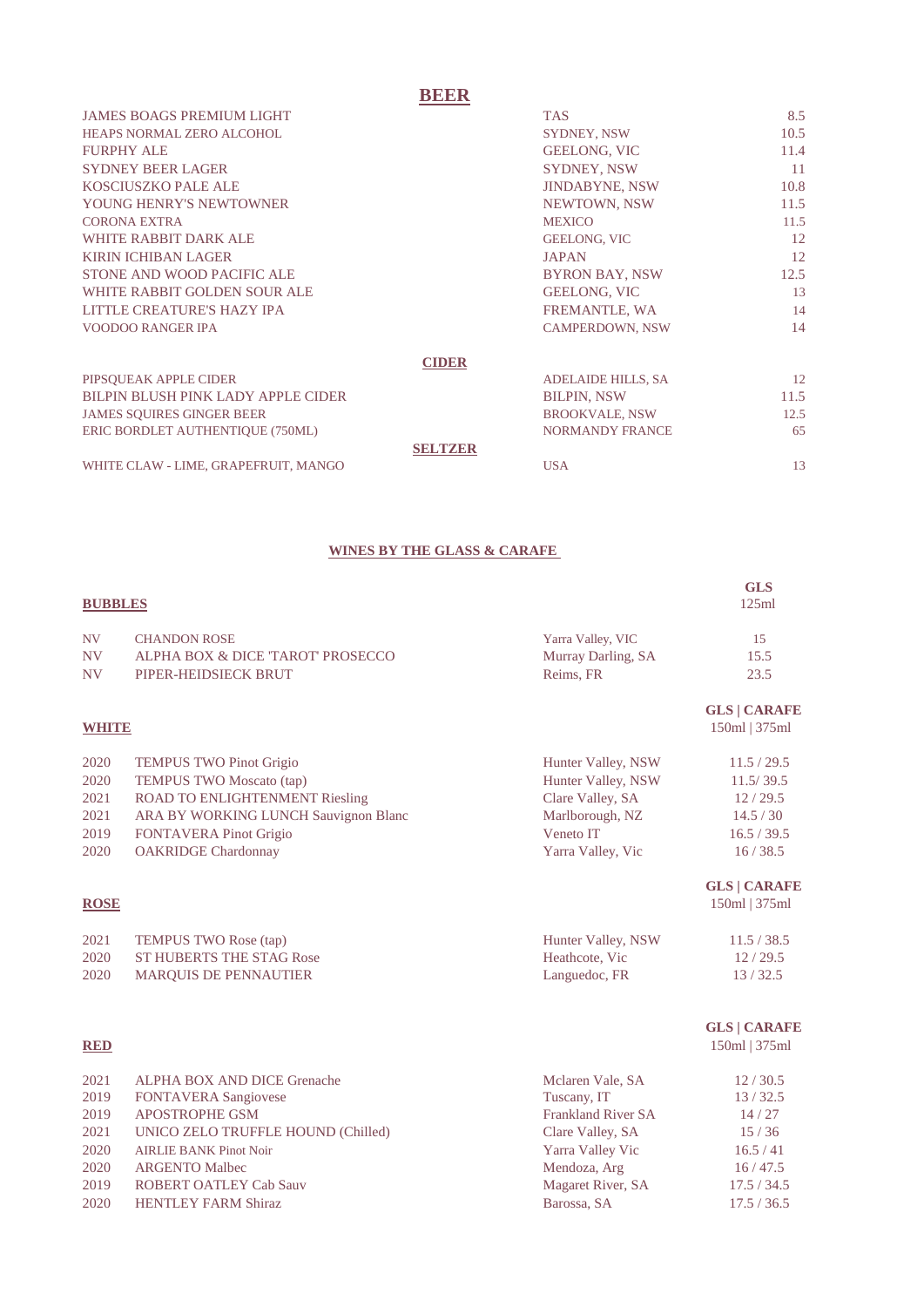## **BUBBLES**

#### **NON-VINTAGE**

| NV <sub></sub> | <b>AURELIA Prosecco</b>             | <b>SA</b>       | 63  |
|----------------|-------------------------------------|-----------------|-----|
| <b>NV</b>      | ALPHA BOX AND DICE 'TAROT' Prosecco | King Valley, SA | 66  |
| <b>NV</b>      | UNICO ZELO SEA FOAM Pet Nat         | Riverland, SA   | 70  |
| <b>NV</b>      | <b>HOUSE OF ARRAS BRUT ELITE</b>    | Tasmania        | 84  |
| <b>NV</b>      | PIPER HEIDSIECK BRUT                | Reims, FR       | 130 |
| <b>NV</b>      | <b>VEUVE CLIQUOT YELLOW LABEL</b>   | Reims, FR       | 135 |
| <b>NV</b>      | PERRIER JOUET GRAND BRUT            | Epernay, FR     | 140 |
| <b>NV</b>      | HOUSE OF ARRAS BLANC DE BLANC       | <b>Tasmania</b> | 161 |
| <b>NV</b>      | PERRIER JOUET BLANC DE BLANC        | Epernay, FR     | 203 |

|           | <b>ROSE</b>                  |                   |     |
|-----------|------------------------------|-------------------|-----|
| <b>NV</b> | <b>CHANDON BRUT ROSE</b>     | Yarra Valley, Vic | 73  |
| <b>NV</b> | PIPER-HEIDSIECK ROSE SAUVAGE | Reims, FR         | 161 |
| <b>NV</b> | PERRIER JOUET BLASON ROSE    | Epernay, FR       | 172 |

#### **SPARKLING SHIRAZ**

| 2013 | <b>HANCOCK &amp; HANCOCK</b> | Mclaren Vale |  |
|------|------------------------------|--------------|--|
|      |                              |              |  |

## **ROSE**

| 2019 | <b>TEMPUS TWO ROSE</b>       | South East Australia | 58 |
|------|------------------------------|----------------------|----|
| 2020 | ST HUBERTS THE STAG          | Heathcote, Vic       | 59 |
| 2020 | POUR LE VIN BONNE MINE       | Multi reginal. FR    | 62 |
| 2020 | <b>MARQUIS DE PENNAUTIER</b> | Languedoc, FR        | 65 |
| 2019 | <b>SHADOWFAX MINNOW</b>      | Macedon Ranges, Vic  | 70 |
| 2019 | RAMEAU DÓR GOLDEN BOUGH      | Cote de Provence, FR | 75 |

## **Skin Contact**

| 2020 | ALPHA BOX AND DICE GOLDEN MULLET           | Multi Regional |     |
|------|--------------------------------------------|----------------|-----|
| 2016 | FLETCHER ARCATO Arnies, Moscato            | Barbaresco, IT | 101 |
| 2008 | QUERCIABELLA BATAR Chardonnay, Pinot Blanc | Tuscany, IT    | 124 |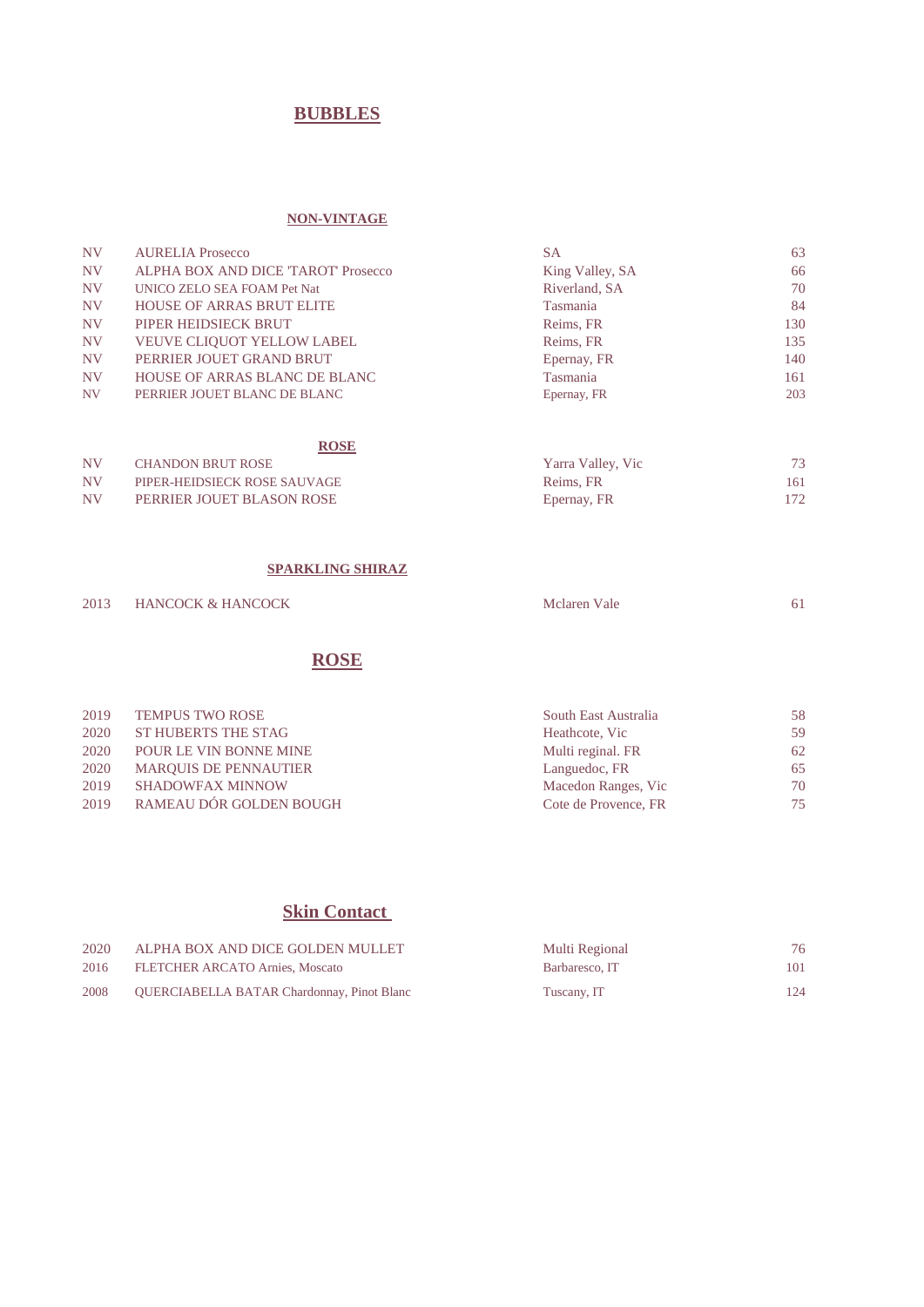### **WHITE**

#### **VARIETALS**

| 2021 | UNICO ZELO JADE & JASPER Fiano          | Riverland, SA        | 65  |
|------|-----------------------------------------|----------------------|-----|
| 2020 | <b>CAPE MENTELLE Semillion</b>          | Magaret River, WA    | 69  |
| 2016 | <b>CANTOCUERDAS Albillo</b>             | Madrid, SP           | 84  |
| 2014 | SERRA I BARCELLO AUCALA                 | Terra Alta, SP       | 93  |
| 2016 | <b>YVES CUILLERON Marsanne</b>          | Crozes, Hermitage FR | 113 |
| 2012 | <b>DOMAINE LES CHAIS DU VIEUX BOURG</b> | Jura, FR             | 134 |
| 2016 | <b>YVES CUILLERON Viognier</b>          | Rhone Valley, FR     | 156 |
| 2011 | <b>ARAKENA Vermentino</b>               | Sardegna, IT         | 193 |
| 2016 | CHAMBOLLE-MUSIGNY Burgundy (1550ml)     | Burgundy, France     | 321 |

#### **GRUNER**

|      | _ _ _ _ _ _ _ _ _ _ _           |                    |    |
|------|---------------------------------|--------------------|----|
| 2020 | ALPHA BOX Gruner Veltliner      | Adelaide Hills, SA | 76 |
| 2021 | <b>SEPPELT Gruner Veltliner</b> | Henty, Vic         | 71 |
|      |                                 |                    |    |

#### **RIESLING**

|                                                                                         | 54.                                       |
|-----------------------------------------------------------------------------------------|-------------------------------------------|
| King Valley, Vic                                                                        | 65                                        |
| Clare Valley, SA                                                                        | 136.                                      |
| Wachau, Au                                                                              | 167.                                      |
| LIOUID ROCK N ROLL<br><b>JIM BARRY 'FLORITA'</b><br><b>DOMAINE WACHAU 'SINGERRIEDEL</b> | ROAD TO ENLIGHTENMENT<br>Clare Valley, SA |

#### **PINOT GRIS/GRIGIO**

| 2020 | <b>TEMPUS TWO Pinot Grigio</b>           | South East Aus     |    |
|------|------------------------------------------|--------------------|----|
| 2020 | <b>HARVEST Pinot Gris (Skin Contact)</b> | Adelaide Hills, SA | 70 |
| 2018 | PROTERO PINOTS                           | Adelaide Hills, SA | 75 |
| 2019 | <b>FONTAVERA</b> Pinot Grigio            | Vento, IT          | 77 |

#### **SAUVIGNON BLANC**

| 2020 | ARA BY WORKING LUNCH        | Marlborough, NZ    | 60 |
|------|-----------------------------|--------------------|----|
| 2020 | POUR LE VIN FROID DE CANARD | Multi Regional, Fr | 62 |
| 2020 | TE WHARE RA                 | Marlborough, NZ    | 80 |
| 2020 | <b>SHAW AND SMITH</b>       | Adelaide Hills, SA | 84 |
| 2020 | <b>SETTLEMENT</b>           | Marlborough, NZ    | 95 |

#### **CHARDONNAY**

| 2019 | POUR LE VIN PECHE                 | France             | 62  |
|------|-----------------------------------|--------------------|-----|
| 2020 | <b>OAKRIDGE OVER THE SHOULDER</b> | Yarra Valley, VIC  | 64  |
| 2020 | PUNT ROAD                         | Yarra Valley, VIC  | 70  |
| 2021 | EDEN ROAD LONG ROAD               | Tumbarumba, NSW    | 77  |
| 2017 | NEPENTHE ITHACA                   | Adelaide Hills, SA | 81  |
| 2018 | FLTCHER C <sub>18</sub>           | Langhe, IT         | 99  |
| 2016 | KATHERINES PADDOCK CHARDONNAY     | Yarra Valley, VIC  | 170 |
|      |                                   |                    |     |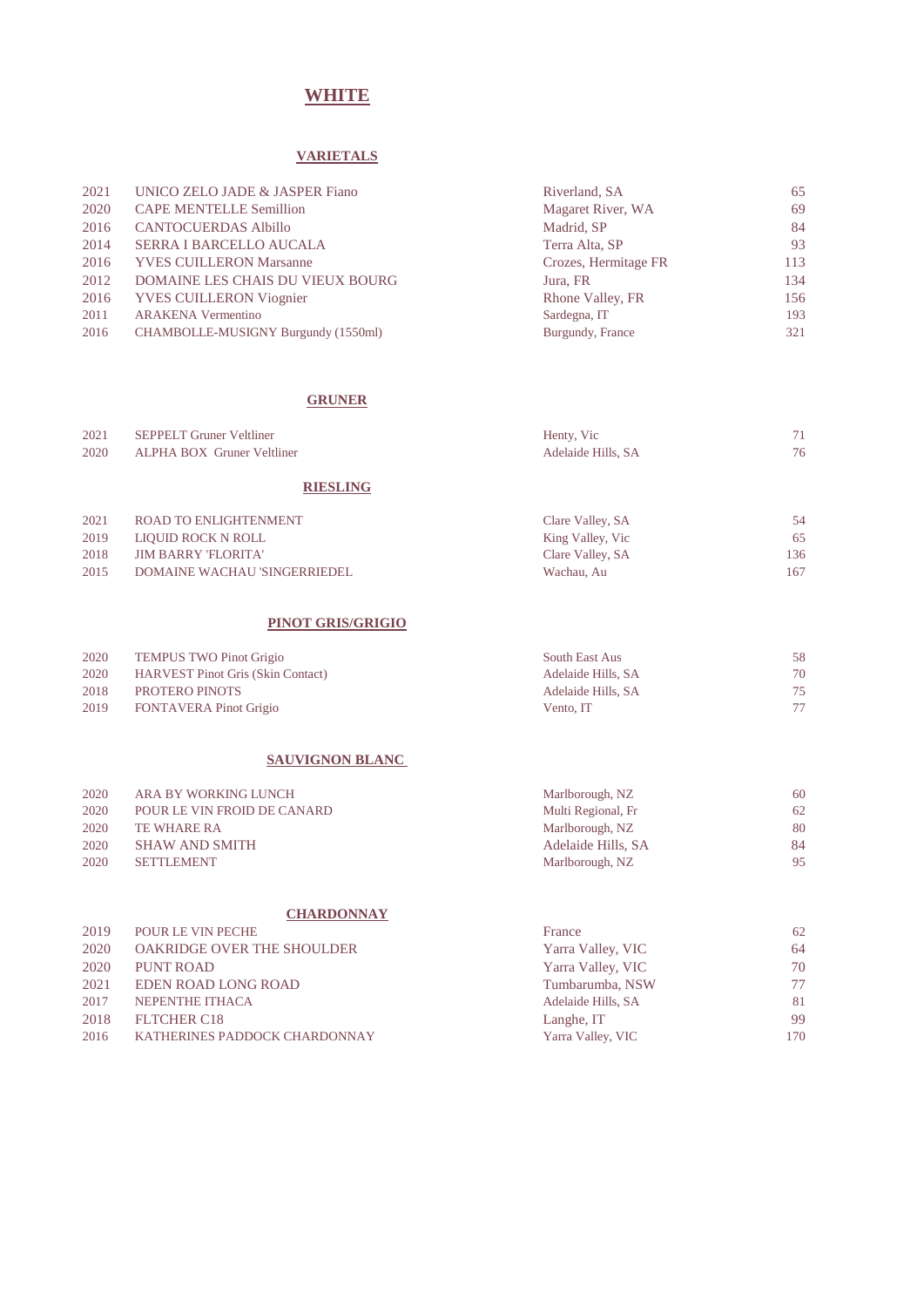#### **RED**

#### **CHILLED RED**

| 2020 | LA FICELLE DE SAINT-POURCAIN Gamay, Pinot Noir         | Loire. FR                    | 70 |
|------|--------------------------------------------------------|------------------------------|----|
| 2020 | UNICO ZELO TRUFFLE HOUND Barbera, Nebbiolo, Sangiovese | Clare Valley, Adelaide Hills | 70 |

#### **PINOT NOIR**

| 2019 | <b>TROPO BY UNICO ZELO</b>             | Adelaide Hills, SA    | 65  |
|------|----------------------------------------|-----------------------|-----|
| 2019 | <b>GUILTY BY ASSOCIATION</b>           | Adelaide Hills, SA    | 70  |
| 2020 | <b>AIRLIE BANK</b>                     | Yarra Valley, Vic     | 72  |
| 2020 | <b>STONEY RISE</b>                     | <b>Tas</b>            | 76  |
| 2019 | <b>EARTHS END</b>                      | Central Otago, NZ     | 79  |
| 2020 | <b>BLACK GRAPE SOCIETY GRANDMASTER</b> | Central Otago, NZ     | 81  |
| 2019 | <b>DELTA ESTATE</b>                    | Marborough, NZ        | 84  |
| 2020 | <b>ROCHFORD ESTATE</b>                 | Yarra Valley, Vic     | 102 |
| 2018 | PENFOLDS BIN 23                        | Adelaide Hills, SA    | 112 |
| 2016 | <b>COLLEEN'S PADDOCK</b>               | Yarra Valley, Vic     | 215 |
| 2016 | LIGNIER-MICHELOT VELLES VIGNES         | Chambolle-Musigny, FR | 315 |
|      |                                        |                       |     |

#### **GRENACHE**

| 2021 | ALPHA BOX AND DICE 'TAROT'     | McLaren Valley, SA |  |
|------|--------------------------------|--------------------|--|
| 2020 | YELLAND AND PAPS 'SECOND TAKE' | Barossa Valley, SA |  |

#### **SANGIOVESE/CHIANTI**

| 2021 | FONTAVERA                                 | Tuscany, IT | 70  |
|------|-------------------------------------------|-------------|-----|
| 2014 | COSTELLO DI QUERCETO Chianti Classico     | Chianti, IT | 97  |
| 2014 | <b>MARCHESE ANITNORI Chianti Classico</b> | Chianti, IT | 150 |
| 1997 | RIECINE LA GIOIA                          | Tuscany, IT | 274 |
| 2006 | <b>BIBI GRAETZ 'TESTAMATTA'</b>           | Tuscany, IT | 554 |
|      |                                           |             |     |

#### **GSM**

| 2019 | YELLAND AND PAPS VIN DE SOIF gsm | Barossa Valley, SA  |    |
|------|----------------------------------|---------------------|----|
| 2019 | APOSTROPHE gsm                   | Frankland River, WA | 66 |
| 2020 | COTE DU RHONE gsm                | Rhone Valley, FR    |    |

#### **SHIRAZ**

| 2019 | <b>GEMTREE UNCUT SHIRAZ</b>     | McLaren Valley, SA | 54  |
|------|---------------------------------|--------------------|-----|
| 2019 | <b>HEDONIST</b>                 | McLaren Valley, SA | 65  |
| 2020 | <b>HENTLEY FARM</b>             | Barossa Valley, SA | 75  |
| 2017 | YEALLAND AND PAPS 'DEVOTE'      | Adelaide Hills, SA | 93  |
| 2018 | <b>SHAW AND SMITH</b>           | Barossa Valley, SA | 140 |
| 2019 | <b>HENSHKE TAPPA PASS</b>       | Barossa Valley, SA | 195 |
| 2016 | HENSHKE THE WHEELWRIGHT         | Eden Valley, SA    | 226 |
| 2019 | JASPER HILL 'GEORGIA'S PADDOCK' | Heathcote, VIC     | 241 |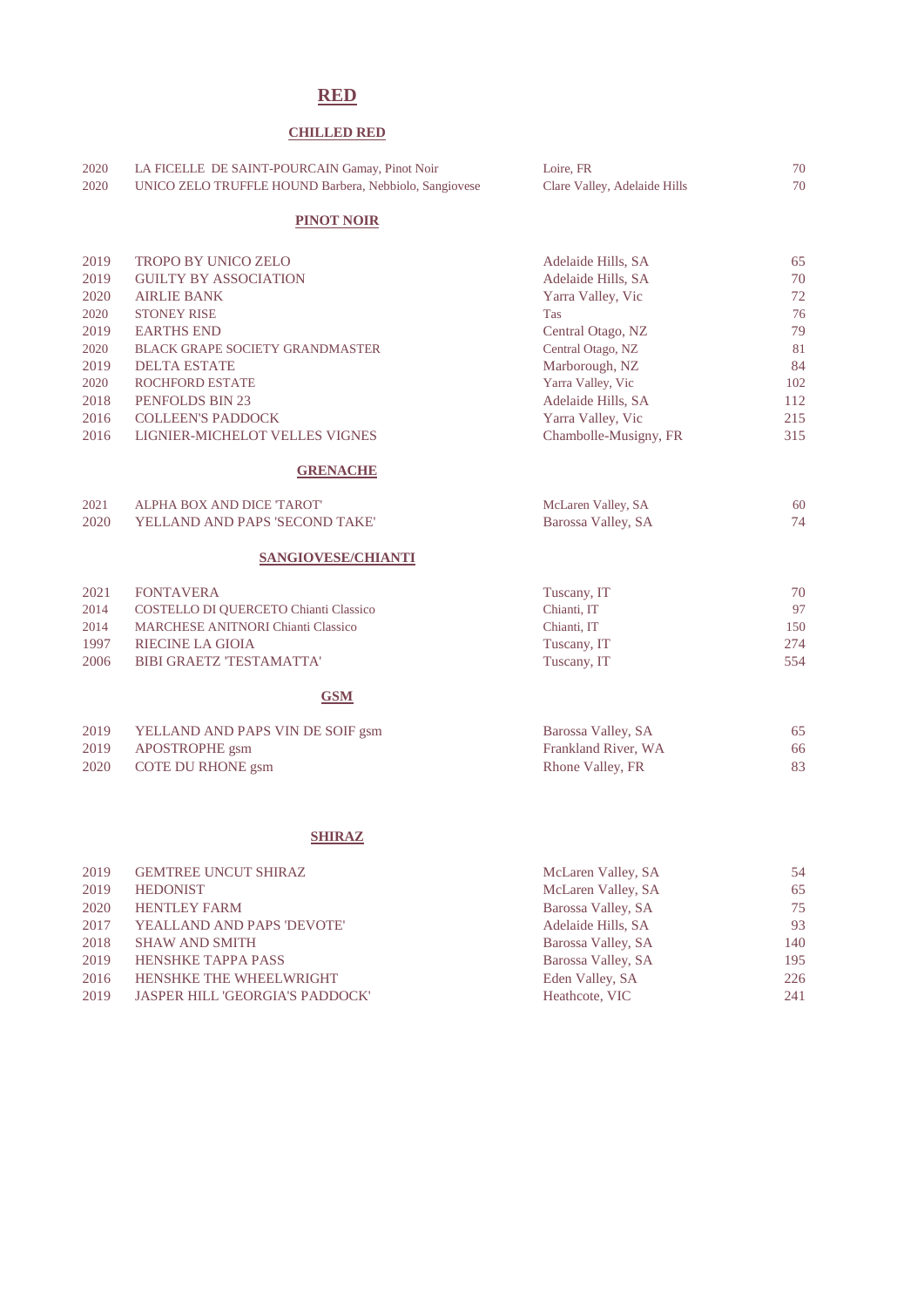#### **BLENDS AND OTHER VARIETALS**

| 2020 | <b>TEMPUS TWO Cab Sauv</b>                          | South East Aus      | 60  |
|------|-----------------------------------------------------|---------------------|-----|
| 2020 | UNICO ZELO JUNGLE JUNGLE Dolcetto                   | Clare Valley, SA    | 61  |
| 2021 | POUR LE VIN TOUT UN FROMAGE Merlot                  | Multi Regional, Fr  | 62  |
| 2019 | PHILLIP SHAW WINES #17 Cab Franc                    | Orange, NSW         | 66  |
| 2017 | <b>ROCKY GULLY Cabernet</b>                         | Frankland River, WA | 68  |
| 2019 | <b>ROBERT OATLEY Cab Sauv</b>                       | Margaret River, SA  | 69  |
| 2016 | <b>DOMINIQUE PORTET Cabernet Sauvignon</b>          | Yarra Valley, Vic   | 73  |
| 2020 | <b>ARGENTO 'RESERVA Malbec</b>                      | Mendoza, ARG        | 80  |
| 2020 | TOMFOOLERY 'SON OF A GUN' Cab Shiraz                | Barossa Valley, SA  | 84  |
| 2019 | <b>NOCTURNE Cab Sauv</b>                            | Margaret River, SA  | 105 |
| 2016 | <b>HENSHKE KEYNETON Shiraz Blend</b>                | Barossa Valley, SA  | 112 |
| 2015 | <b>ANTIYAL PURA FE Camenere</b>                     | Maipo Valley, Chile | 113 |
| 2018 | <b>HENSHKE MARBLE ANGEL Cab Sauv</b>                | Barossa Valley, SA  | 123 |
| 2019 | <b>TOMFOOLERY 'DUST UP' Cab Sauv</b>                | Barossa Valley, SA  | 145 |
| 2018 | PENFOLDS BIN 389 Cab Shiraz                         | Multi Regional      | 213 |
| 2016 | MORGON COTE DU PY (1500ml)                          | Beaujolais, FR      | 229 |
| 1997 | ANTINORI GUADO AL TASSO Cab Sauv, Merlot, Cab Franc | Bolgheri, IT        | 294 |
| 2004 | CANTINA DEL VERMENTINO GALANA Sangiovese, Caignan   | Lombardy, IT        | 311 |
| 1998 | TENUTA DELL ÓRNELAIA' Cab Sauv, Sangiovese, Merlot  | Bolgheri, IT        | 572 |
|      |                                                     |                     |     |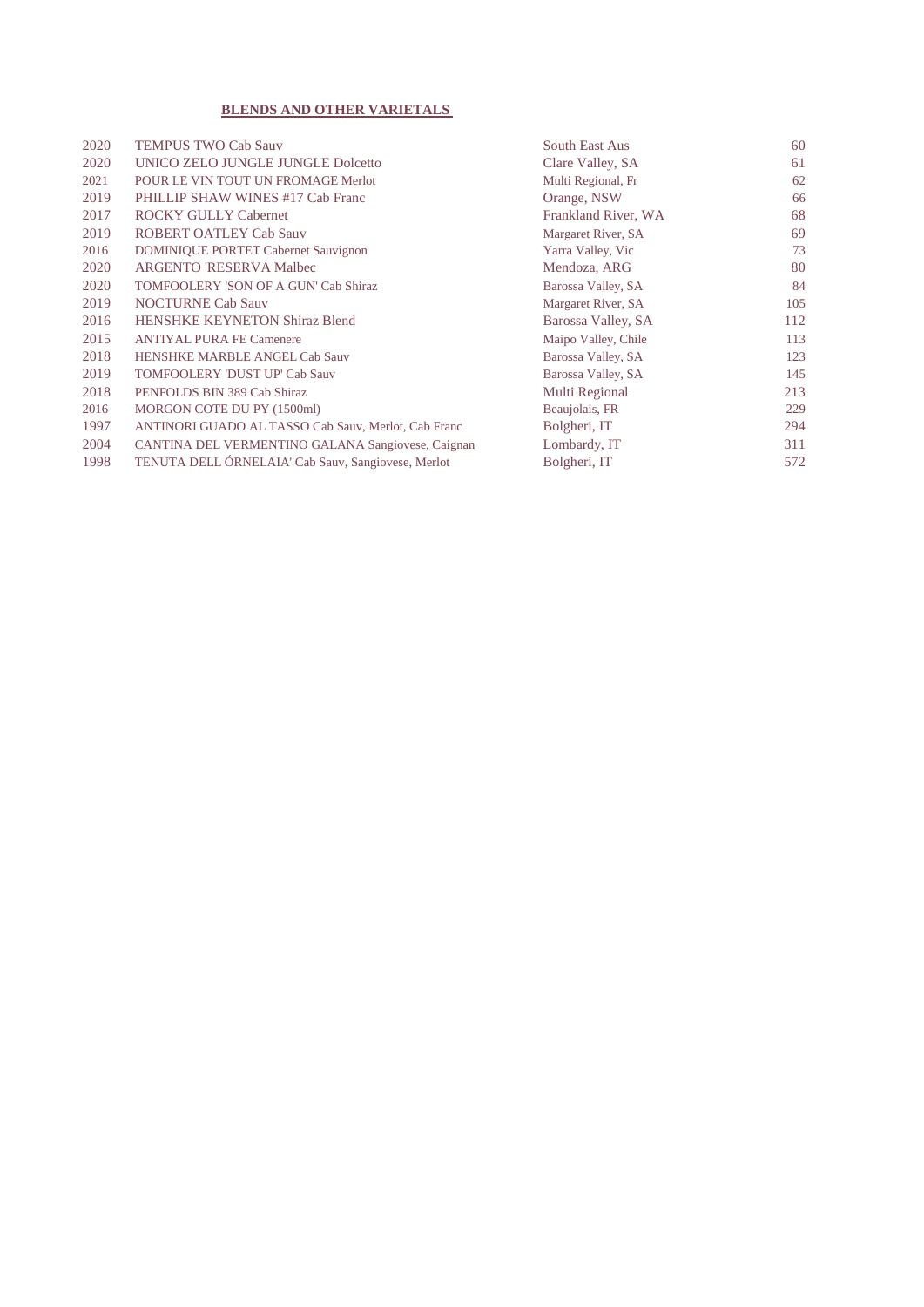## **SPIRITS**

| <b>VODKA</b>                             |                  | 30mL             |
|------------------------------------------|------------------|------------------|
| Smirnoff                                 | <b>RUS</b>       | 11.5             |
| Ketel One                                | ND               | 12.5             |
| <b>Belvedere</b>                         | PL               | 13               |
| <b>Grey Goose</b>                        | <b>FR</b>        | 14               |
| <b>GIN</b>                               |                  | 30mL             |
| Gordon's                                 | UK.              | 11.5             |
| Gordon's Pink Gin                        | UK               | 11.5             |
| Tanqueray                                | <b>SCT</b>       | 12.5             |
| Four Pillars 'Rare Dry Gin'              | <b>VIC</b>       | 13               |
| <b>Bombay Sapphire</b>                   | <b>UK</b>        | 13               |
| Four Pillars 'Bloody Shiraz'             | <b>VIC</b>       | 13.5             |
| Hayman's Sloe                            | <b>UK</b>        | 13.5             |
| Hendricks                                | <b>SCT</b>       | 14               |
| <b>Hendricks Lunar</b>                   | <b>SCT</b>       | 14               |
| Aviation                                 | <b>USA</b>       | 14               |
| Manly Spirits Lily Pilly<br>Prohibition  | <b>NSW</b>       | 14.6             |
|                                          | <b>SA</b>        | 15.4             |
| Animus<br><b>Prohibition Shiraz Cask</b> | <b>AUS</b><br>SA | 16<br>16         |
| Ink gin                                  | <b>AUS</b>       | 16               |
| Tanqueray No. 10                         | <b>SCT</b>       | 16               |
| <b>RUM</b>                               |                  | 30 <sub>ml</sub> |
| Bacardi Carta Blanca                     | Puerto Rico      | 11.5             |
| Captain Morgan                           | JM               | 11.5             |
| Bundaberg                                | <b>AUS</b>       | 11.5             |
| ReefTip                                  | <b>AUS</b>       | 11.5             |
| Bati 'White' Premium                     | FJ               | 12               |
| Sailor Jerry 'Spiced'                    | <b>US</b>        | 12.5             |
| Appleton Estate Signature Blend          | <b>JM</b>        | 13               |
| <b>Kraken</b>                            | <b>USA</b>       | 13               |
| Bacardi Carta Oro                        | Puerto Rico      | 13               |
| Mount Gay XO                             | <b>Barbados</b>  | 15               |
| <b>TEQUILA/MEZCAL</b>                    |                  | 30ml             |
| Jose Cuervo Silver                       | <b>MX</b>        | 11.5             |
| <b>Patron Silver</b>                     | <b>MX</b>        | 13.5             |
| 1800 Anjeo                               | MX               | 14               |
| 1800 Coconut                             | MX               | 14               |
| 1800 Reposado                            | <b>MX</b>        | 14.5             |
| Don Julio 'Blanco'                       | MX               | 13.5             |
| Don Julio 'Reposado'                     | MX               | 14.5             |
| Don Julio 'Anjeo'                        | <b>MX</b>        | 16.8             |
| Fortaleza 'Blanco'                       | MX               | 17               |
| Maestro Dobel 'Diamante'                 | <b>MX</b>        | 14               |
| Maestro Dobel 'Humito'                   | <b>MX</b>        | 14               |
| Maestro Dobel Ánjeo                      | MX               | 16               |
| Vida Mezcal                              | MX               | 17               |
| 400 Mezcal Conejos                       | MX               | 13               |